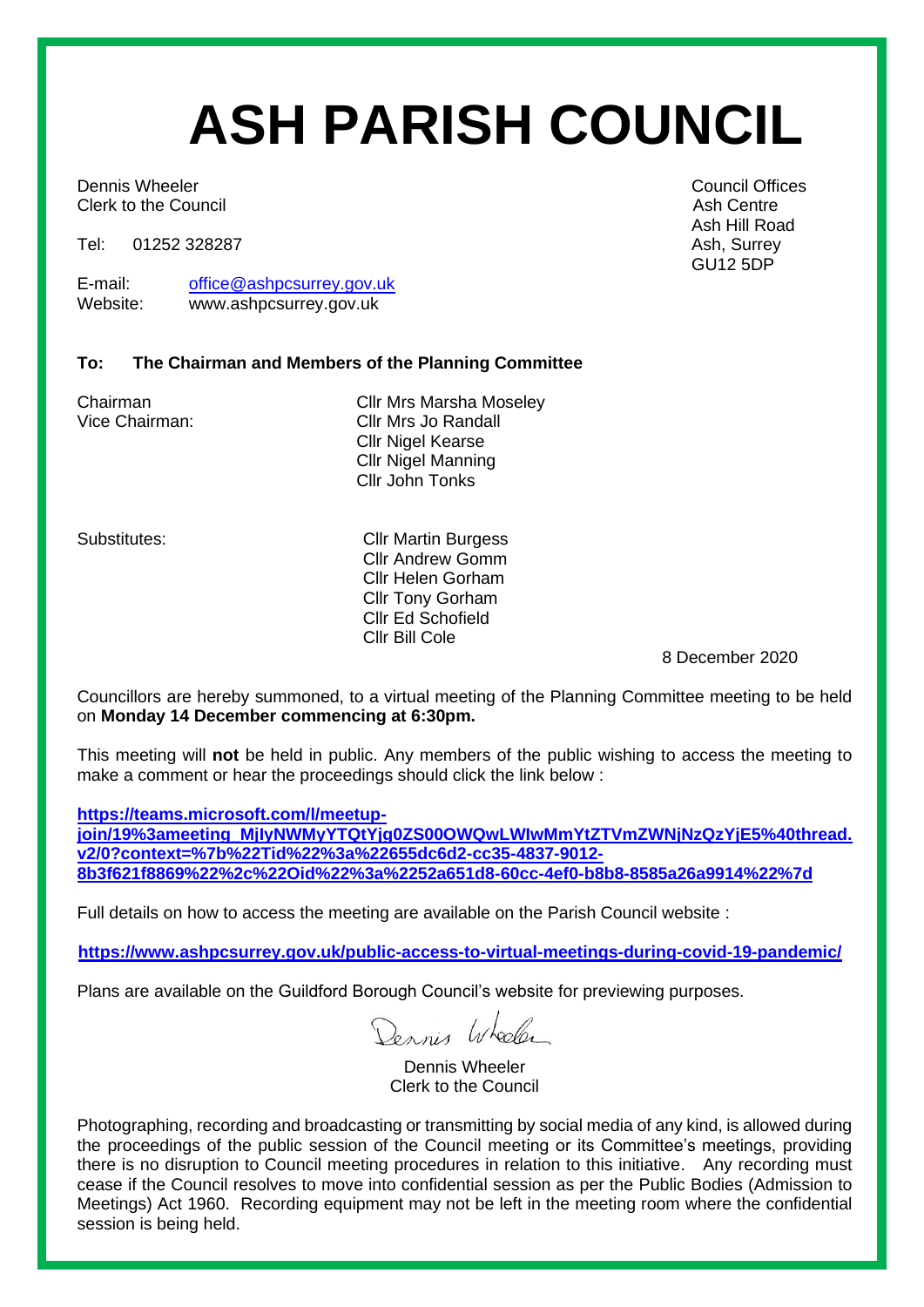### **AGENDA**

#### **1. To accept Apologies for Absence.**

#### **2. To receive Declarations of Interest.**

#### **3. Confirmation of the Minutes.**

To confirm the minutes of the previous Planning Meeting held on Monday 23 November 2020.

#### **4. To receive Residents Comments.**

To consider adjourning the meeting for a maximum period of ten minutes to enable members of the public to raise questions in respect of the business on the agenda (Standing Order 3e).

#### **5. Applications for Planning Consent.**

To consider development applications and if deemed necessary, make representations on behalf of the Council subject to plans being received as detailed at Appendix A.

#### **6. Applications for Tree Surgery.**

To consider tree surgery applications and if deemed necessary, make representation on behalf of the Council subject to plans being received as detailed at Appendix B.

#### **7. Guildford Borough Council - Street Naming and Numbering.**

Members to note correspondence received from Guildford Borough Council with reference to the Street Naming Consultation - Land at South of Guildford Road. The suggestions for the names considered by The Planning Committee at the meeting held on Monday 23 November have been passed to the developer and have been accepted.

#### **8. Correspondence.**

#### **9. Next Meeting**

The date of the next meeting is **Monday 11 January 2020 at 6.30pm.**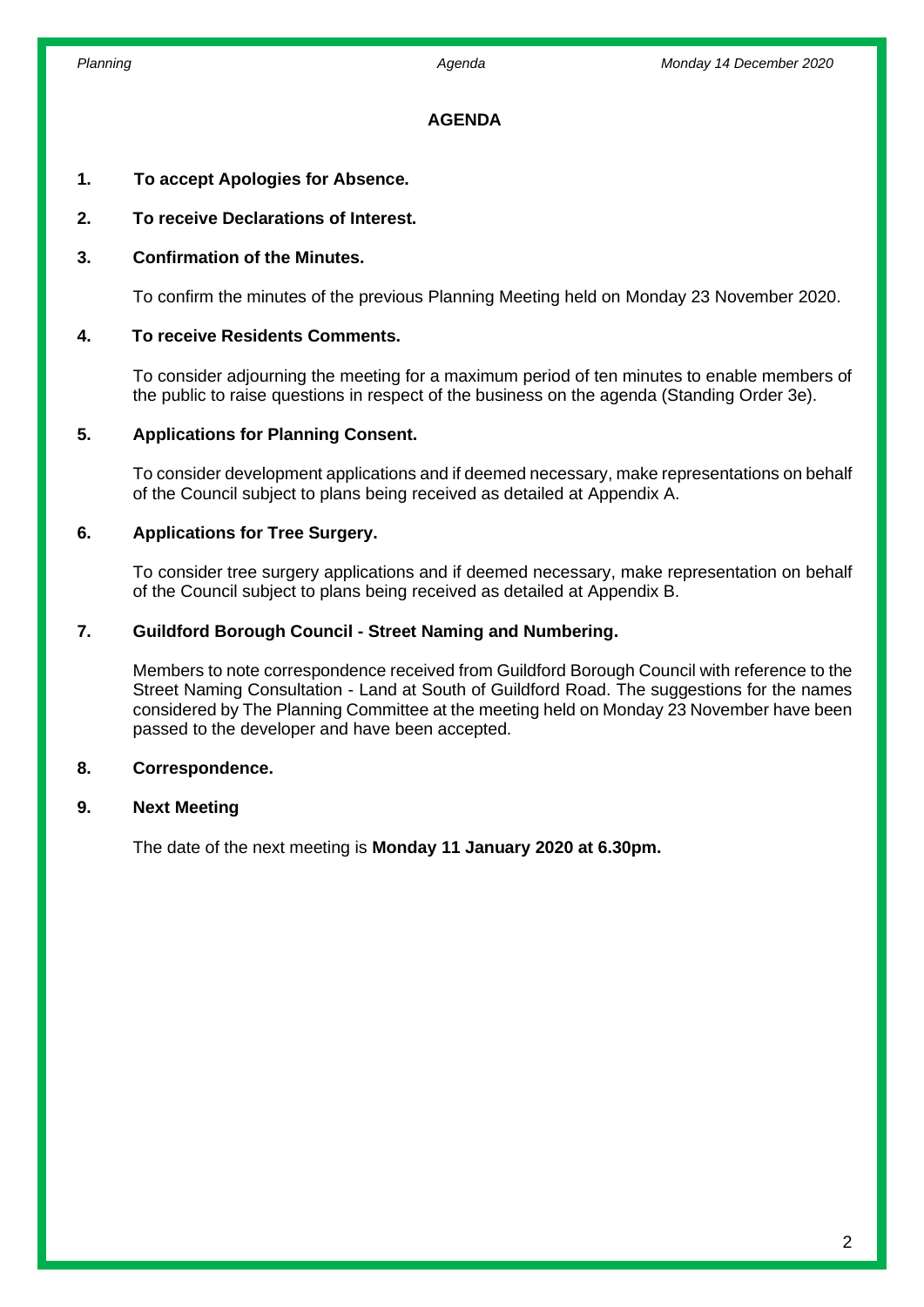**Appendix A**

#### **ASH PARISH COUNCIL Applications for Planning Consent 14 December 2020**

| <b>Number and Location</b>                                                                            | <b>Development Proposed</b>                                                                                                                                                                                        |
|-------------------------------------------------------------------------------------------------------|--------------------------------------------------------------------------------------------------------------------------------------------------------------------------------------------------------------------|
| 20/P/01943<br><b>10 Winchester Road</b><br>Ash<br><b>GU12 6SX</b>                                     | <b>Proposed front porch</b>                                                                                                                                                                                        |
| 20/P/01950<br><b>46 Parish Close</b><br>Ash<br><b>GU12 6NU</b>                                        | <b>Conversion of loft space to habitable</b><br>accommodation including insertion of<br>three rooflights to front elevation and a<br>rear dormer.                                                                  |
| 20/P/01977<br>1 Oxenden Court<br>Tongham<br><b>GU10 1AP</b>                                           | <b>Side extension</b>                                                                                                                                                                                              |
| 20/P/02035<br><b>3 Howard Cole Gardens</b><br>Tongham<br><b>GU10 1FL</b>                              | <b>Certificate of Lawfulness for a proposed</b><br>development to establish whether a loft<br>conversion incorporating dormer<br>window and rooflight to side roof slope<br>and two opposite side would be lawful. |
| 20/P/02034<br><b>1 Eynsford Villas</b><br><b>Chandlers Road</b><br><b>Ash Vale</b><br><b>GU12 5DX</b> | Proposed new detached garage<br>following demolition of existing garage.                                                                                                                                           |
| 20/P/02044<br><b>8 Newfield Road</b><br><b>Ash Vale</b><br><b>GU12 5LG</b>                            | Single storey rear extension and loft<br>conversion.                                                                                                                                                               |